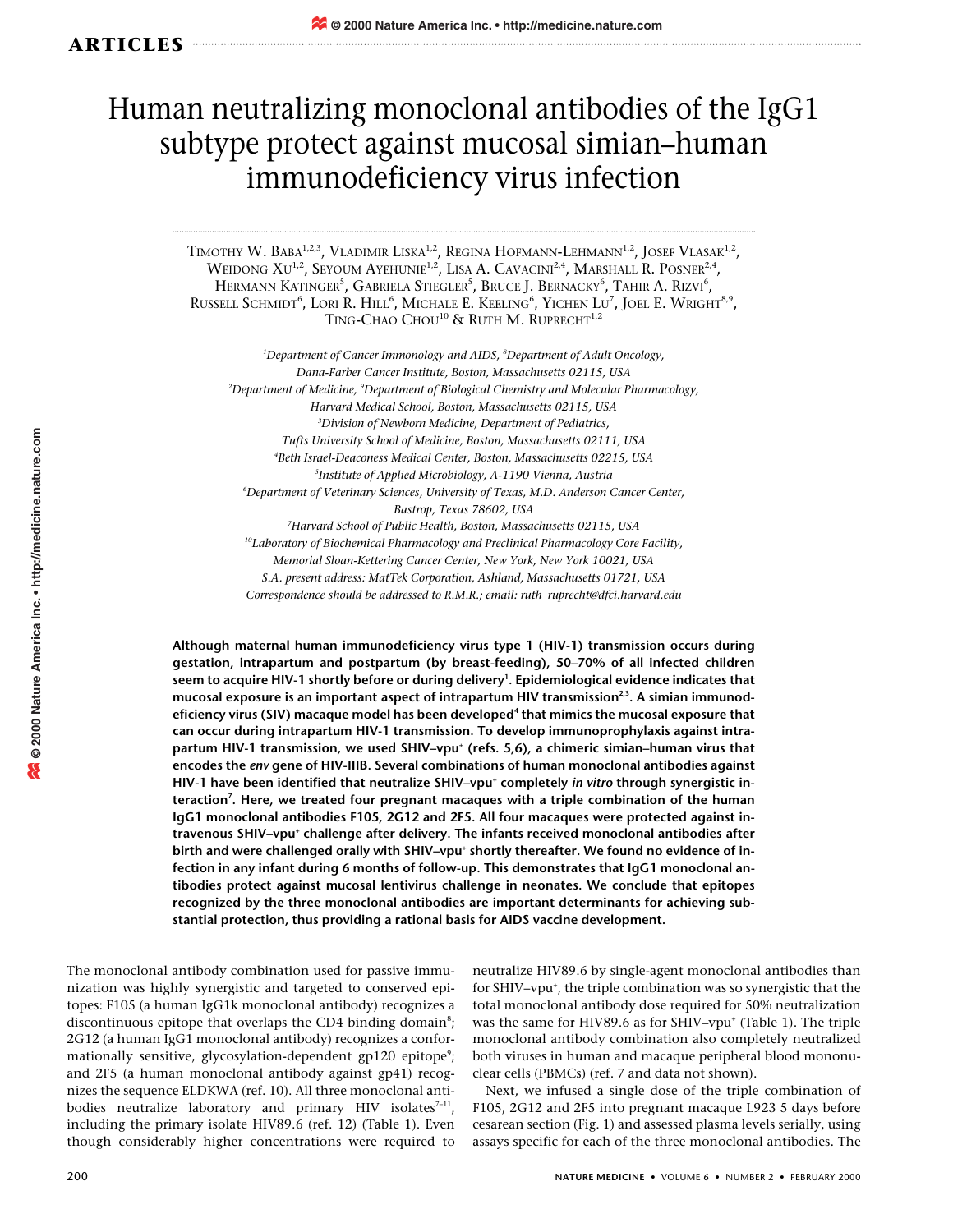| Table 1 Synergy of human IgG1 monoclonal antibodies F105, 2G12 and 2F5 in MT-2 cells |  |  |
|--------------------------------------------------------------------------------------|--|--|
|                                                                                      |  |  |

| <b>Virus</b>          | mAb                                         | Ratio in<br>combination <sup>a</sup> | Concentration ( $\mu$ g/ml)<br>of single mAb for<br>50% neutralization | $Clb$ at<br>$EC_{50}$ | DRI <sup>c</sup><br>at $EC_{50}$ | Concentration ( $\mu q/ml$ ) for<br>synergistic neutralization<br>at 50% |
|-----------------------|---------------------------------------------|--------------------------------------|------------------------------------------------------------------------|-----------------------|----------------------------------|--------------------------------------------------------------------------|
| SHIV-vpu <sup>+</sup> | F105<br>2G12<br>2F <sub>5</sub>             | 2:1:1                                | 1.5<br>0.5<br>0.5<br>0.5 <sup>d</sup>                                  | 0.5                   | 7.5<br>5.3<br>5.3                | 0.2<br>0.1<br>0.1                                                        |
| <b>HIV89.6</b>        | F <sub>105</sub><br>2G12<br>2F <sub>5</sub> | 1:1:1                                | 49.5<br>52<br>10.5<br>$0.34^d$                                         | 0.015                 | 439<br>462<br>93                 | 0.11<br>0.11<br>0.11                                                     |

The concentration of each monoclonal antibody needed to achieve 50% virus neutralization was determined for each monoclonal antibody singly and in combinations (adapted from ref. 7). <sup>a</sup>Ratios are F105:2G12:2F5. <sup>b</sup>Cl, combination index: < 1, synergism; 1, additive effect; > 1, antagonism<sup>7</sup>. 'DRI, dose reduction indices, computed by comparing the doses required to reach a given degree of neutralization (such as 50%) when the monoclonal antibody was used singly and in combination with the other two monoclonal antibodies. <sup>a</sup>Sum of the three monoclonal antibodies combined at the ratio indicated. mAb, monoclonal antibody: EC<sub>50</sub>, effective concentration to reach 50% neutralization.

1:8 until postnatal day 4, after only one dose of the monoclonal antibody combination (Fig. 1). Infant PK1, treated with monoclonal antibodies prenatally and twice postnatally on days 0 and 8, maintained 100% virus neutralization at a plasma dilution of 1:8 until at least postnatal day 21. Cord blood of PK1 contained 12.8 µg/ml F105, 12.8 µg/ml 2G12 and 6 µg/ml 2F5, indicating that neutralizing levels had been reached by transport of human IgG1 monoclonal antibodies across the macaque placenta.

After the initial pharmacokinetic studies, we infused pregnant macaque dams L605, L943, J421 and L975 with the triple monoclonal antibody combination 5 days before

dam's plasma, obtained at cesarean section (day 0), contained 52.3 µg/ml F105, 114.9 µg/ml 2G12 and 72.4 µg/ml 2F5, which greatly exceeded the levels required to neutralize SHIV–vpu+ *in vitro* by single agents or the triple combination (Table 1). The dam's plasma completely neutralized SHIV–vpu<sup>+</sup> at a dilution of cesarean section and again 3 days postpartum (Fig. 2*a*). We challenged the dams with intravenous SHIV-vpu<sup>+</sup> 1 hour after the second infusion. We detected neutralizing levels of the three monoclonal antibodies in plasma of all dams (Fig. 2*c*, *e* and *g*). The monoclonal antibodies had the following mean plasma half-

|                         | Virus load in PBMCs from juvenile and adult macaques exposed intravenously to SHIV-vpu <sup>+</sup><br>Table 2 |              |                                  |                |                                  |            |     |     |         |     |         |  |
|-------------------------|----------------------------------------------------------------------------------------------------------------|--------------|----------------------------------|----------------|----------------------------------|------------|-----|-----|---------|-----|---------|--|
| Weeks after exposure    |                                                                                                                |              |                                  |                |                                  |            |     |     |         |     |         |  |
| Animal                  | $\mathbf 0$                                                                                                    | $\mathbf{1}$ | $\overline{2}$                   | $\overline{4}$ | 6                                | (7), 8     | 12  | 13  | (16) 17 | 21  | (24) 25 |  |
| Juvenile/Adult Controls |                                                                                                                |              |                                  |                |                                  |            |     |     |         |     |         |  |
| Juvenile R1             |                                                                                                                |              |                                  |                |                                  |            |     |     |         |     |         |  |
| PBMC cx                 | neg                                                                                                            | neg          | $\ddot{}$                        |                | 26                               | 26         |     | 13  | (neq)   |     |         |  |
| <b>DNA PCR</b>          | neg                                                                                                            | neg          | $^{+}$                           |                | $\begin{array}{c} + \end{array}$ | $\ddot{}$  |     |     |         |     |         |  |
| Juvenile R3             |                                                                                                                |              |                                  |                |                                  |            |     |     |         |     |         |  |
| PBMC cx                 | neg                                                                                                            | 6            | $\begin{array}{c} + \end{array}$ |                | 102                              | 102        |     | neg | (neg)   |     |         |  |
| <b>DNA PCR</b>          | neg                                                                                                            | $\, +$       |                                  |                | $\begin{array}{c} + \end{array}$ | neg        |     |     |         |     |         |  |
| Juvenile R4             |                                                                                                                |              |                                  |                |                                  |            |     |     |         |     |         |  |
| PBMC cx                 | neg                                                                                                            | 1            | $\ddot{}$                        |                | 102                              | 6          |     | neg | (neg)   |     |         |  |
| <b>DNA PCR</b>          | neg                                                                                                            | neg          | $\ddot{}$                        |                | $^{+}$                           | $\ddot{}$  |     |     |         |     |         |  |
| Juvenile R5             |                                                                                                                |              |                                  |                |                                  |            |     |     |         |     |         |  |
| PBMC cx                 | neg                                                                                                            | 6            | $\ddot{}$                        |                | 26                               | 6          | 12  | neg | (neq)   |     |         |  |
| <b>DNA PCR</b>          | neg                                                                                                            | neg          | $\begin{array}{c} + \end{array}$ |                | $\begin{array}{c} + \end{array}$ | $\ddot{}$  |     |     |         |     |         |  |
| Adult L927              |                                                                                                                |              |                                  |                |                                  |            |     |     |         |     |         |  |
| PBMC cx                 | neg                                                                                                            |              | 1640                             | 6              |                                  | (1), 1     |     |     | neg     | neg |         |  |
| <b>DNA PCR</b>          | neg                                                                                                            |              | $+$                              | $\ddot{}$      |                                  | $\ddot{}$  |     |     |         |     |         |  |
| mAb-treated Adults      |                                                                                                                |              |                                  |                |                                  |            |     |     |         |     |         |  |
| Adult L605              |                                                                                                                |              |                                  |                |                                  |            |     |     |         |     |         |  |
| PBMC cx                 | neg                                                                                                            | neg          | neg                              | neg            | neg                              | neg        | neg |     | neg     |     | neg     |  |
| <b>DNA PCR</b>          | neg                                                                                                            |              | neg                              | neg            |                                  | neg        |     |     |         |     |         |  |
| Adult L943              |                                                                                                                |              |                                  |                |                                  |            |     |     |         |     |         |  |
| PBMC cx                 |                                                                                                                | neg          | neg                              | neg            | neg                              | neg        |     | neg | (neg)   |     | (neg)   |  |
| <b>DNA PCR</b>          |                                                                                                                | neg          | neg                              | neg            |                                  | neg        |     |     |         |     |         |  |
| Adult  421              |                                                                                                                |              |                                  |                |                                  |            |     |     |         |     |         |  |
| PBMC cx                 | neg                                                                                                            |              | neg                              | neg            |                                  | (neg), neg |     |     | neg     | neg | neg     |  |
| <b>DNA PCR</b>          | neg                                                                                                            |              | neg                              | neg            |                                  | neg        |     |     |         |     |         |  |
| Adult L975              |                                                                                                                |              |                                  |                |                                  |            |     |     |         |     |         |  |
| PBMC cx                 | neg                                                                                                            |              | neg                              | neg            | neg                              |            |     | neg | neg     | neg |         |  |
| <b>DNA PCR</b>          | neg                                                                                                            |              | neg                              | neg            |                                  | neg        |     |     |         |     |         |  |

For PBMC culture (cx), data represents number of infectious cells per 1 × 10<sup>6</sup> PBMCs; +, co-cultivation of 1 × 10<sup>6</sup>–2 × 10<sup>6</sup> PBMCs with CEMx174 cells yielded detectable p27 Gag antigen in culture supernatants, as described<sup>4</sup>. For DNA PCR,1 µg genomic PBMC DNA was analyzed as described<sup>16</sup>; +, positive results. mAb, monoclonal antibody.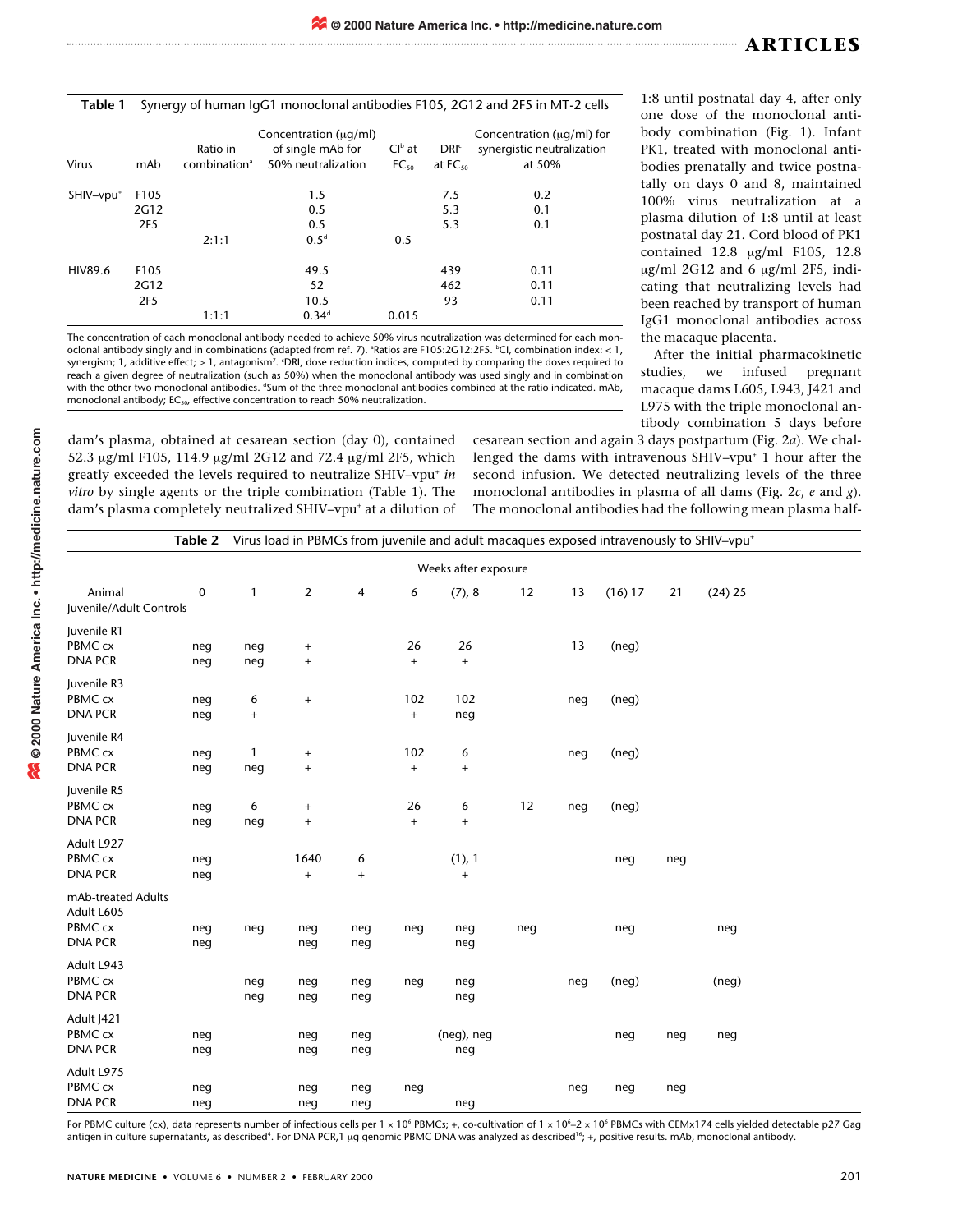| Virus load in PBMCs from infant macaques exposed orally to SHIV-vpu <sup>+</sup><br>Table 3                                                                                                                                                          |          |     |                   |                                  |           |                                  |            |           |                                  |         |           |           |
|------------------------------------------------------------------------------------------------------------------------------------------------------------------------------------------------------------------------------------------------------|----------|-----|-------------------|----------------------------------|-----------|----------------------------------|------------|-----------|----------------------------------|---------|-----------|-----------|
| Weeks after exposure                                                                                                                                                                                                                                 |          |     |                   |                                  |           |                                  |            |           |                                  |         |           |           |
| Animal                                                                                                                                                                                                                                               | $\bf{0}$ | 1   | $\overline{2}$    | 4                                | 5         | 6                                | (7), 8     | (10) 12   | (13) 14                          | (16) 17 | $(20)$ 21 | $(24)$ 25 |
| Control Infants                                                                                                                                                                                                                                      |          |     |                   |                                  |           |                                  |            |           |                                  |         |           |           |
| Infant R9C                                                                                                                                                                                                                                           |          |     |                   |                                  |           |                                  |            |           |                                  |         |           |           |
| PBMC cx                                                                                                                                                                                                                                              | neg      |     | $^{+}$            | $\begin{array}{c} + \end{array}$ |           | 410                              | 8          |           | 26                               |         |           |           |
| <b>DNA PCR</b>                                                                                                                                                                                                                                       |          |     | $\ddot{}$         | $+$                              |           | $\begin{array}{c} + \end{array}$ |            |           | $\ddot{}$                        |         |           |           |
| Infant R10C                                                                                                                                                                                                                                          |          |     |                   |                                  |           |                                  |            |           |                                  |         |           |           |
| PBMC cx                                                                                                                                                                                                                                              | neg      |     | $\qquad \qquad +$ | 102                              |           |                                  | $(+)$      | (102)     | 26                               |         |           |           |
| <b>DNA PCR</b>                                                                                                                                                                                                                                       |          |     | $\ddot{}$         | $\qquad \qquad +$                |           |                                  | $(+)$      | $(+)$     | $\begin{array}{c} + \end{array}$ |         |           |           |
| Infant R11C                                                                                                                                                                                                                                          |          |     |                   |                                  |           |                                  |            |           |                                  |         |           |           |
| PBMC cx                                                                                                                                                                                                                                              | neg      |     | 1640              |                                  | $\ddot{}$ |                                  | 26         | 6         |                                  |         |           |           |
| <b>DNA PCR</b>                                                                                                                                                                                                                                       |          |     | $\ddot{}$         |                                  | $\ddot{}$ |                                  | $\ddot{}$  | $\ddot{}$ |                                  |         |           |           |
| Infant R16C                                                                                                                                                                                                                                          |          |     |                   |                                  |           |                                  |            |           |                                  |         |           |           |
| PBMC cx                                                                                                                                                                                                                                              |          | $+$ |                   |                                  |           |                                  | $(+), +$   | 26        |                                  | (26)    | (1)       |           |
| <b>DNA PCR</b>                                                                                                                                                                                                                                       |          |     | neg               |                                  |           |                                  | $(+)$      |           |                                  |         |           |           |
| mAb-treated Infants                                                                                                                                                                                                                                  |          |     |                   |                                  |           |                                  |            |           |                                  |         |           |           |
| Infant R12M                                                                                                                                                                                                                                          |          |     |                   |                                  |           |                                  |            |           |                                  |         |           |           |
| PBMC cx                                                                                                                                                                                                                                              | neg      | neg |                   | neg                              |           | neg                              | neg        | neg       |                                  | neg     |           | neg       |
| <b>DNA PCR</b>                                                                                                                                                                                                                                       | neg      |     | neg               |                                  |           |                                  |            |           |                                  |         |           |           |
| Infant R13M                                                                                                                                                                                                                                          |          |     |                   |                                  |           |                                  |            |           |                                  |         |           |           |
| PBMC cx                                                                                                                                                                                                                                              |          | neg | neg               | neg                              |           | neg                              | neg        |           | (neg)                            | (neg)   |           | (neg)     |
| <b>DNA PCR</b>                                                                                                                                                                                                                                       | neg      |     |                   |                                  |           | neg                              |            |           | (neq)                            |         |           |           |
|                                                                                                                                                                                                                                                      |          |     |                   |                                  |           |                                  |            |           |                                  |         |           |           |
| Infant R14M                                                                                                                                                                                                                                          |          |     |                   |                                  |           |                                  |            |           |                                  |         |           |           |
| PBMC cx                                                                                                                                                                                                                                              | neg      |     | neg               |                                  |           |                                  | (neg), neg |           |                                  | neg     | neg       | neg       |
| <b>DNA PCR</b>                                                                                                                                                                                                                                       | neg      | neg |                   | neg                              |           |                                  | neg        |           |                                  |         |           |           |
| Infant R15 M                                                                                                                                                                                                                                         |          |     |                   |                                  |           |                                  |            |           |                                  |         |           |           |
| PBMC cx                                                                                                                                                                                                                                              | neg      |     | neg               | neg                              |           | neg                              |            |           | (neg)                            | neg     | neg       |           |
| <b>DNA PCR</b>                                                                                                                                                                                                                                       | neg      |     | neg               | neg                              |           | neg                              |            |           | (neq)                            |         |           |           |
| $\frac{1}{2}$ Cor DDMC culture (cy), data represents pumper of infectious cells per 1 $\times$ 10 <sup>6</sup> DDMCs $\pm$ co-sultivation of 1 $\times$ 10 <sup>6</sup> 2 $\times$ 10 <sup>6</sup> DDMCs with CEMy174 cells violded detectable p27 C |          |     |                   |                                  |           |                                  |            |           |                                  |         |           |           |

For PBMC culture (cx), data represents number of infectious cells per 1 × 10<sup>6</sup> PBMCs; +, co-cultivation of 1 × 10<sup>6</sup>–2 × 10<sup>6</sup> PBMCs with CEMx174 cells yielded detectable p27 Gag<br>antigen in culture supernatants, as descr

lives: F105, 7.2  $\pm$  2.2 days; 2G12, 14.0  $\pm$  7.9 days; 2F5, 4.2  $\pm$  0.8 days, comparable to published data<sup>13-15</sup>. Serial blood samples remained negative for SHIV–vpu+ by PBMC co-culture, DNA PCR (Table 2), RT–PCR (not shown) and serology, using either SIV or HIV antigens (Fig. 3*a*, *c*, and *e*). Necropsy tissues (PBMCs, mandibular, mesenteric and inguinal lymph nodes, spleen and thymus) obtained 6 months after challenge were negative for infection by DNA PCR (using 1 µg genomic DNA) and co-cultivation (using between  $1 \times 10^6$  and  $1 \times 10^7$  cells) (not shown). In contrast, all control juvenile/adult macaques (R1, R3, R4, R5 and



L927) became infected  $(P = 0.016)$  and tested positive by RT-PCR during peak viremia (not shown) and by DNA PCR, virus isolation (Table 2) and serology (Fig. 3*a*, *c*, and *e*). Systemic infection was confirmed in lymphoid tissues at necropsy by DNA PCR in all positive controls (not shown).

Oral exposure of neonatal macaques to cell-free SIV or SHIV–vpu<sup>+</sup> results in reproducible systemic infection<sup>4,17</sup>. We administered the three monoclonal antibodies intravenously to the four pregnant dams described above (Fig. 2*a*), delivered their offspring by cesarean section 5 days later, and then infused each infant intravenously with the three monoclonal antibodies (Fig. 2*b*. Then, 1–4 hours later, we challenged the neonates orally with SHIV–vpu+ . At 8 days after this exposure, we administered a

**Fig. 1** Neutralizing activity of plasma obtained from an uninfected mother–infant pair. The dam (L923;  $\bullet$ ), received an intravenous administration of monoclonal antibodies F105, 2G12 and 2F5 5 days before cesarean section on day 0. Daily blood samples were collected for the first postnatal week and weekly thereafter. The infant (PK1;  $\blacksquare$ ) received an intravenous dose of the three monoclonal antibodies on day 0 and again on day 8. Because of its small size, only limited blood samples could be collected. The plasma samples of mother and infant were tested for their ability to neutralize SHIV-vpu<sup>+</sup> in an MT-2 assay. Data with 1:8 plasma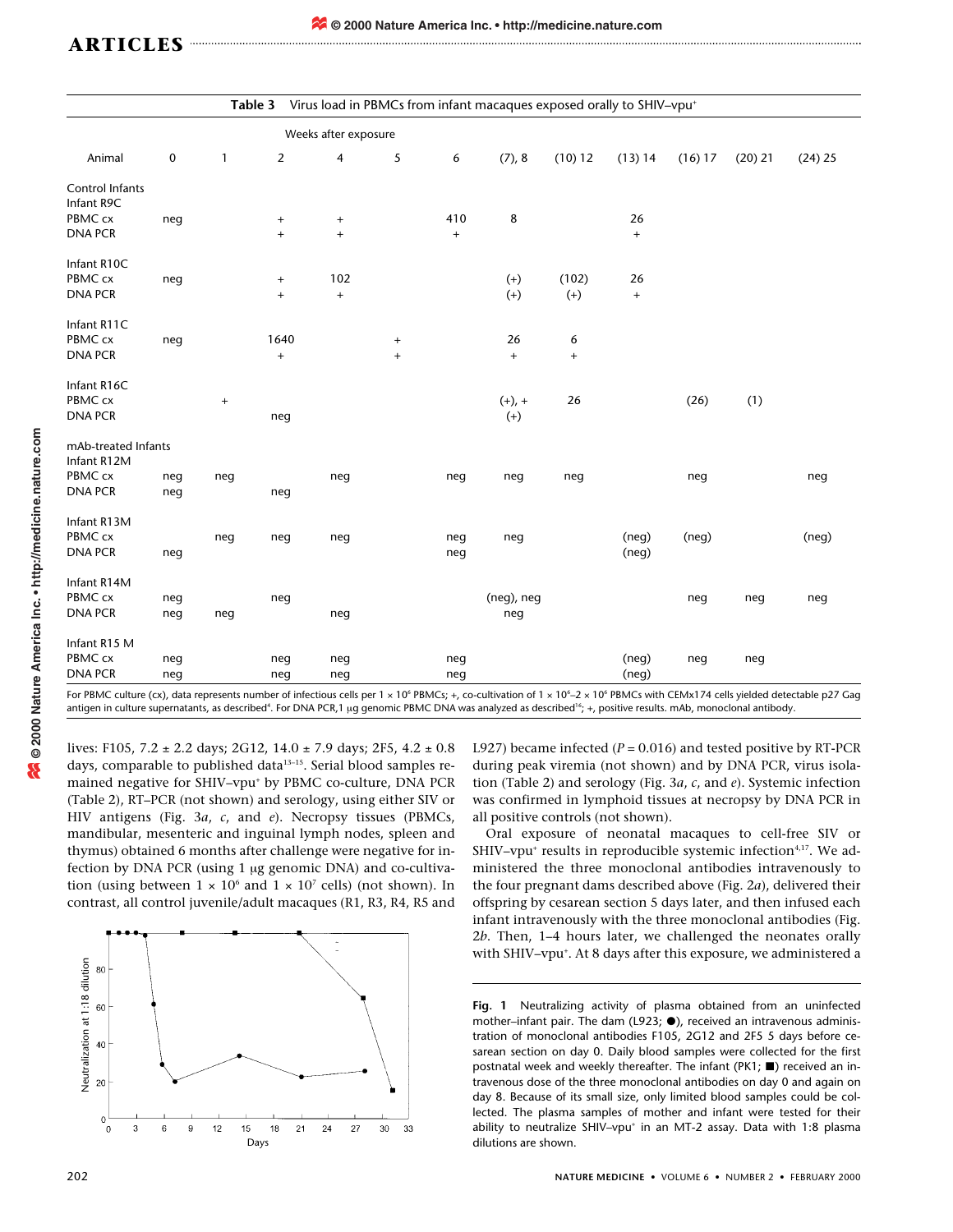| Table 4                 |                     | Virus load in necropsy samples from infant macaques exposed orally to SHIV-vpu <sup>+</sup> |                  |                             |                                  |                                  |                                  |  |  |  |  |  |
|-------------------------|---------------------|---------------------------------------------------------------------------------------------|------------------|-----------------------------|----------------------------------|----------------------------------|----------------------------------|--|--|--|--|--|
| Infant<br>Control Group | Plasma <sup>ª</sup> | <b>PBMC</b> <sup>b</sup>                                                                    |                  | Mandibular LN Mesenteric LN | Inquinal LN                      | Spleen                           | Thymus                           |  |  |  |  |  |
| R9C                     |                     |                                                                                             |                  |                             |                                  |                                  |                                  |  |  |  |  |  |
| Culture                 | neg                 | 1                                                                                           | 1                | 6                           | 1                                | 26                               | neg                              |  |  |  |  |  |
| <b>PCR</b>              | 13,607              | $\ddot{}$                                                                                   | $\ddot{}$        | $\ddot{}$                   | $\ddot{}$                        | $\ddot{}$                        | $\begin{array}{c} + \end{array}$ |  |  |  |  |  |
| <b>R10C</b>             |                     |                                                                                             |                  |                             |                                  |                                  |                                  |  |  |  |  |  |
| Culture                 | neg                 | 6                                                                                           | 1                | 6                           | 6                                | $\mathbf{1}$                     | $\mathbf{1}$                     |  |  |  |  |  |
| <b>PCR</b>              | 14,790              | $\ddot{}$                                                                                   | $\ddot{}$        | $^{+}$                      | $\begin{array}{c} + \end{array}$ | $\begin{array}{c} + \end{array}$ | neg                              |  |  |  |  |  |
| <b>R11C</b>             |                     |                                                                                             |                  |                             |                                  |                                  |                                  |  |  |  |  |  |
| Culture                 | neg                 | 6                                                                                           | 410              | 6                           | $\ddot{}$                        | $\mathbf{1}$                     | neg                              |  |  |  |  |  |
| <b>PCR</b>              | 2,721               | neg                                                                                         | $^{+}$           | $^{+}$                      | N.D.                             | $\ddot{}$                        | $\begin{array}{c} + \end{array}$ |  |  |  |  |  |
| <b>R16C</b>             |                     |                                                                                             |                  |                             |                                  |                                  |                                  |  |  |  |  |  |
| Culture                 | neg                 | 1                                                                                           | 1                | 26                          | 6                                | neg                              | neg                              |  |  |  |  |  |
| <b>PCR</b>              | 68,036              | $\ddot{}$                                                                                   | $\ddot{}$        | $\ddot{}$                   | $+$                              | $\ddot{}$                        | $+$                              |  |  |  |  |  |
| <b>Treatment Group</b>  |                     |                                                                                             |                  |                             |                                  |                                  |                                  |  |  |  |  |  |
| <b>R12M</b>             |                     |                                                                                             |                  |                             |                                  |                                  |                                  |  |  |  |  |  |
| Culture                 | N.D.                | neq <sup>c</sup>                                                                            | $neq^d$          | $neq^d$                     | neq <sup>d</sup>                 | $neq^d$                          | $neq^d$                          |  |  |  |  |  |
| <b>PCR</b>              | $<$ 3,402           | neg                                                                                         | neg              | neg                         | neg                              | neg                              | neg                              |  |  |  |  |  |
| <b>R13M</b>             |                     |                                                                                             |                  |                             |                                  |                                  |                                  |  |  |  |  |  |
| Culture                 | neg                 | neq <sup>e</sup>                                                                            | neq <sup>e</sup> | neq <sup>e</sup>            | neq <sup>e</sup>                 | neq <sup>e</sup>                 | neq <sup>e</sup>                 |  |  |  |  |  |
| <b>PCR</b>              | $<$ 3,092           | neg                                                                                         | neg              | neg                         | neg                              | neg                              | neg                              |  |  |  |  |  |
| <b>R14M</b>             |                     |                                                                                             |                  |                             |                                  |                                  |                                  |  |  |  |  |  |
| Culture                 | neg                 | neq <sup>e</sup>                                                                            | neg <sup>f</sup> | negf                        | neq <sup>e</sup>                 | neq <sup>e</sup>                 | neq <sup>e</sup>                 |  |  |  |  |  |
| <b>PCR</b>              | $<$ 3,780           | neg                                                                                         | neg              | neg                         | neg                              | neg                              | neg                              |  |  |  |  |  |
|                         |                     |                                                                                             |                  |                             |                                  |                                  |                                  |  |  |  |  |  |
| <b>R15M</b><br>Culture  |                     |                                                                                             |                  |                             |                                  |                                  |                                  |  |  |  |  |  |
| <b>PCR</b>              | neg<br>$<$ 3,093    | neq <sup>9</sup>                                                                            | neq <sup>9</sup> | neq <sup>9</sup>            | neq <sup>9</sup>                 | neg <sup>9</sup>                 | neq <sup>9</sup>                 |  |  |  |  |  |
|                         |                     | neg                                                                                         | neg              | neg                         | neg                              | neg                              | neg                              |  |  |  |  |  |

<sup>a</sup>Quantitative competitive RT–PCR was done as described<sup>16</sup>. The lower limits of detection ranged between 2,721 and 3,780 RNA copies/ml.  $^{\rm b}$ Culture data reflect the number of infectious cells per 1 × 10 $^{\rm 6}$  cells. +, co-cultivation of 1 × 10 $^{\rm 6}$  cells; –, 2 × 10 $^{\rm 6}$ PBMCs with CEMx174 cells yielded detectable p27 Gag antigen in culture supernatants, as described<sup>4</sup>. For DNA PCR, 1  $\mu$ g of genomic DNA was analyzed as described'' $:$  +, positive results. '6 × 10 $^{\rm 6}$  cells; ' $^{\rm 42}$  × 10 $^{\rm 6}$  cells; '8 × 10 $^{\rm 7}$  cells; '5 × 10 $^{\rm 6}$  cells; '91 × 107 cells. N.D., not done.

final monoclonal antibody infusion to each neonate (Fig. 2*b*). As controls, we challenged four untreated neonates (R9C, R10C, R11C and R16C) orally with SHIV-vpu<sup>+</sup>.

We detected neutralizing levels of each monoclonal antibody in cord blood samples. High levels of each monoclonal antibody were achieved in plasma obtained from each treated infant subsequently (Fig. 2*d*, *f* and *h*). During the next 6 months, we evaluated both groups of infants for evidence of infection. Each untreated neonate was positive for virus isolation throughout (Table 3). In contrast, the infants treated with monoclonal antibody (R12M, R13M, R14M, and R15M) were protected  $(P = 0.028)$ . In these treated infants, we could not detect any plasma viral RNA during the time of peak viremia in untreated infants (not shown). PBMC co-cultures and DNA PCR of the four infants treated with monoclonal antibody remained negative throughout (Table 3). Serology at 6 months after challenge was negative (Fig. 3*b*, *d* and *f*). Furthermore, we found no evidence of infection in lymphoid tissues or plasma obtained at necropsy (Table 4).

As we found no evidence of infection by any test, our data indicate that the triple combination of human IgG1 monoclonal antibodies protected all macaques against either intravenous or mucosal challenge. We accomplished these 'proof-of-concept' experiments with SHIV-vpu<sup>+</sup>, a chimeric virus that encodes env of the laboratory-adapted HIV-IIIB known to be sensitive to neutralization. Because the triple combination we studied *in vivo* was highly synergistic and also completely neutralized the primary isolate HIV89.6 in human PBMCs, this or similar combination regimens also hold promise for protection against primary isolates.

Encouraging data have been obtained in recent passive immunization experiments. Although monoclonal antibody 2F5 used singly did not prevent infection after intravenous HIV-1 challenge in chimpanzees, even though plasma 2F5 levels at the time of challenge were more than twice those in the adult macaques in our study, peak viremia was delayed in some or significantly decreased in other animals<sup>13</sup>. More recently, 2F5 and 2G12 were infused in combination with immunoglobins against HIV (HIVIG) before intravenous challenge of adult rhesus macaques with the pathogenic SHIV–89.6PD variant<sup>15</sup>; this combination prevented infection in some macaques and decreased virus burdens in the others. Direct comparisons with these and other studies are difficult to make, as either route of virus exposure, virus strain (and thus sensitivity to neutralization) or choice of antibodies differ. Moreover, a wide spectrum of pathogenicity exists among viral strains, including the various SHIVs generated from different HIV-1 clade

B clones. In general, HIV-1 challenge of chimpanzees is characterized by low-level replication without disease. In contrast, infection of macaques with SHIV89.6PD (ref. 15) or SHIV $_{DH12}$  (ref. 18) results in CD4+ T-cell depletion. Similarly, two SHIV variants derived from the HXBc2 molecular clone of the laboratoryadapted HIV-IIIB also vary in pathogenicity. Although no disease was reported in SHIV-vpu<sup>+</sup>-infected adult macaques<sup>5,6</sup>, one macaque inoculated as neonate with SHIV–vpu<sup>+</sup> has developed persistent inversion of CD4<sup>+</sup>/CD8<sup>+</sup> T-cell ratios, depletion of CD4+ CD29+ T-cell subsets, and depletion of CD4+ T cells to less than 300 cells/ $\mu$ l after 4 years of observation<sup>17</sup>, consistent with the belief that the variant used in our studies has low pathogenicity. In contrast,  $SHIV_{KU-1}$ , a variant derived by serial passage of this strain, is virulent after oral, intravenous or vaginal exposure<sup>19</sup>. Passively administered polyclonal neutralizing serum or serum from naive macaques did not protect macaques against oral SHIV $_{\text{KU-1}}$  challenge<sup>19</sup>. Passive transfer of 'pooled', unfractionated serum from chronically SIV-infected rhesus macaques has been shown to protect rhesus macaques from oral exposure to cell-free  $\text{SIV}_{\text{max251}}$ , but control serum from naive macaques did not. Unexpectedly, the passively administered protective serum had no detectable neutralizing activity against the challenge virus *in vitro* but contained IgG, IgA and IgM, in addition to high levels of chemokines<sup>20</sup>. Consequently, the protective component(s) could not be established. In contrast, our study used only well-characterized, neutralizing human IgG1 monoclonal anti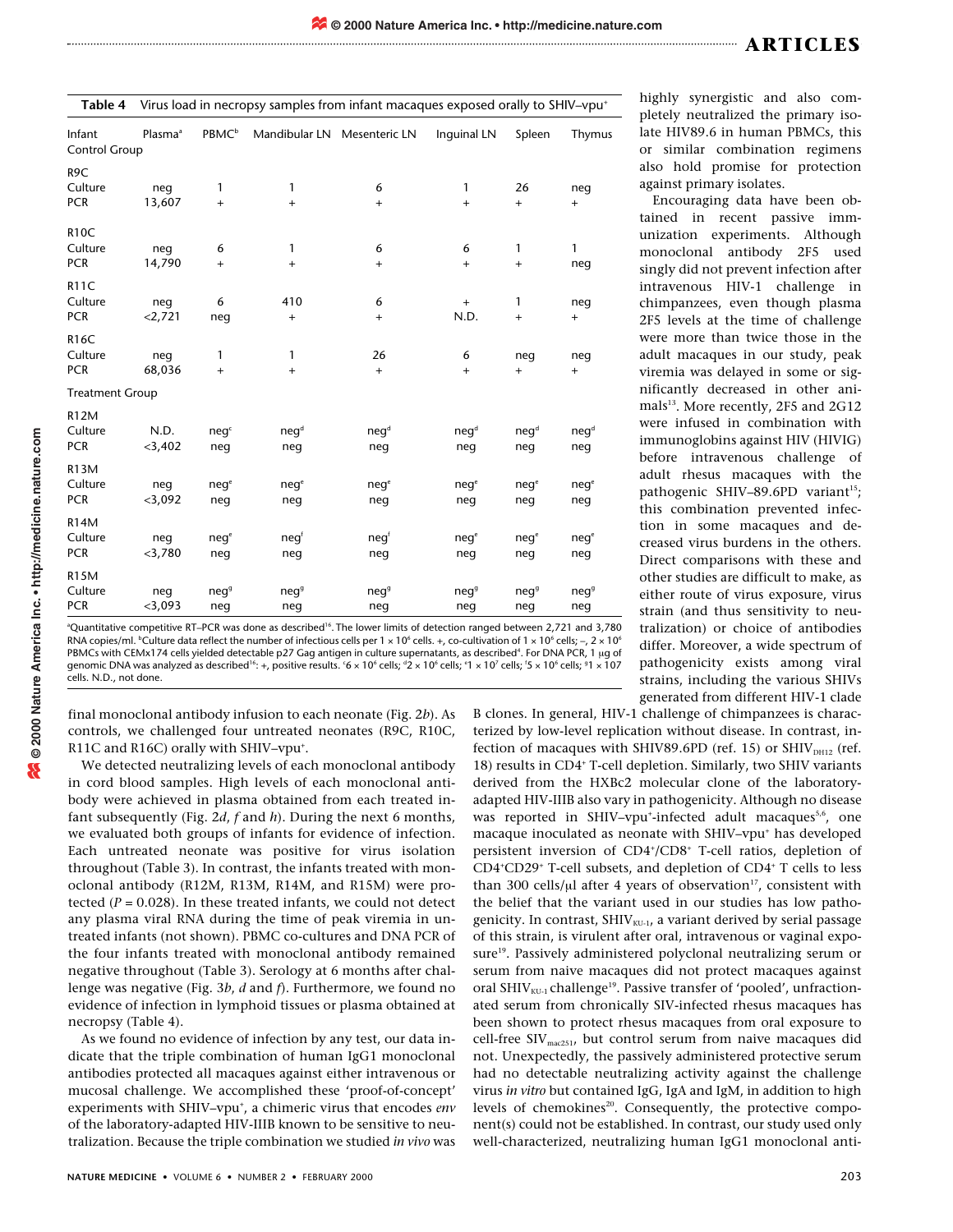

**Fig. 2** Monoclonal antibody pharmacokinetics and viral challenge. *a* and *b*, Time course of intravenous (i.v.) infusion of the triple monoclonal antibody (mAb) combination, cesarean section delivery and SHIV–vpu+ inoculation of rhesus macaque dams (*a*) and their infants (*b*). *c*–*h*, Pharmacokinetics of monoclonal antibodies F105 (*c* and *d*), 2G12 (*e* and *f*) and 2F5 (*g* and *h*) in dams (*c*,*e*,*g*) and neonates (*d*,*f*,*h*). Symbols (keys) identify different macaques. Plasma samples collected from the dams before the first monoclonal antibody infusion (d-5; sample *a, b, c, e* and *g*) contained no detectable monoclonal antibodies. Plasma samples



were collected from the dams during cesarean section (d0) and on day 3 (d3) before the second monoclonal antibody infusion (trough, t). Peak levels were determined 30 min after this infusion (p; *c, e* and *g*). SHIV-vpu<sup>+</sup> challenge followed 1 h after the completion of the monoclonal antibody infusion. Because of their small size, only cord blood (c; *b*, *d*, *f* and *h*) and one set of samples before the third monoclonal antibody infusion on day 8 (d8; e) could be collected from the infants challenged orally (p.o.) with SHIV–vpu<sup>+</sup>  $1-4$  h after the completion of the second monoclonal antibody infusion.

bodies, and provides evidence that secretory IgA or cytokines are not necessary for protection from mucosal lentivirus exposure, even though it has been generally believed that mucosal immunity, particularly secretory IgA, is required to protect against mucosal virus exposure.

The mechanism involved in the protection against mucosal SHIV-vpu<sup>+</sup> is unknown. The triple combination of F105, 2G12 and 2F5 could have protected simply by blocking or altering virus binding to cell surface CD4 and chemokine co-receptors.

However, it is possible that the challenge virus SHIV-vpu<sup>+</sup> was not effectively neutralized by saliva, crossed the mucosal barrier by mechanisms that are unknown, and infected the first set of target cells. In neutralization studies, saliva samples collected from the monoclonal antibody-treated infants before virus challenge were not more effective than control saliva samples collected from naive infants (not shown).

Human IgG1 can facilitate other protective mechanisms, such as complement activation or deposition, which could directly



**Fig. 3** Western blot analysis and ELISA of plasma samples. *a*–*d*, Plasma samples from adults (*a* and *c*) and infants (*b* and *d*). *a* and *b*, Western blot analysis with HIV-2 strips routinely used to monitor anti-SIV antibody responses. *c* and *d*, Western blot analysis with HIV-1 strips that could be used because the human monoclonal antibodies had been eliminated from the monkeys plasma by day 120 (Fig. 2). Left margins, migration of viral proteins; arrows (right margins), migration of Gag antigen (*a* and *b*) or envelope glycoproteins (*c* and *d*). *e* and *f*, Antibody responses detected by anti-SIV Gag ELISA in plasma samples from adults (*e*) and infants (*f*). O, samples collected before challenge on day 0; N, plasma samples collected on the day of necropsy, 6 months after challenge. Macaque names, above blots and below graphs.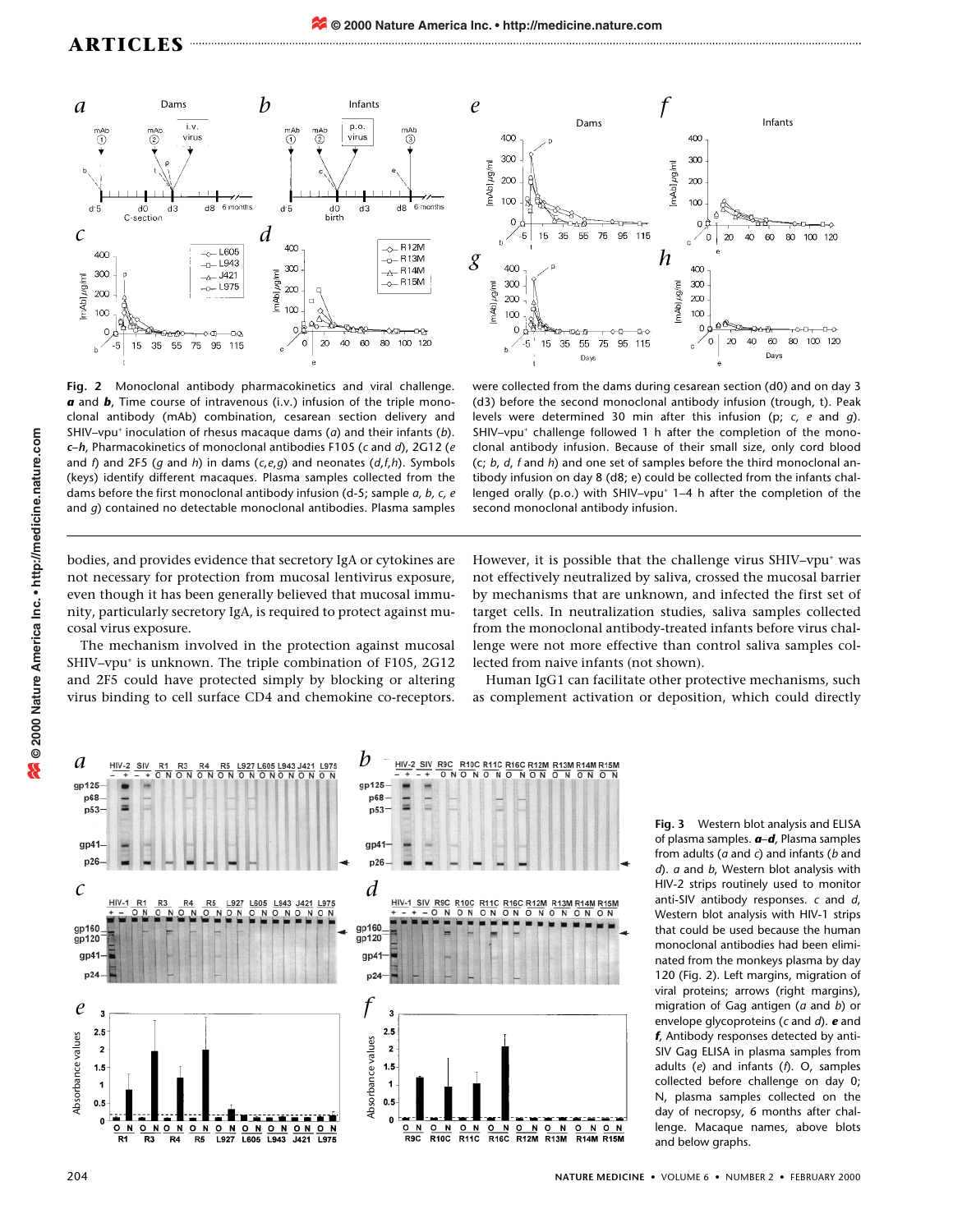lyse virions or infected cells<sup>21</sup>, and antibody-dependent cell-mediated cytotoxicity<sup>22</sup>. Potent antibody-dependent cell-mediated cytotoxicity activity of monoclonal antibodies 2G12 and F105 has been found *in vitro*<sup>9,22</sup>. These mechanisms could maintain the viral load well below our level of detection until additional virusspecific, MHC class I-restricted, cellular immune host defenses could develop and eliminate a small number of cells infected when the virus initially crossed the mucosal surface. The high level of neutralizing monoclonal antibodies would have prevented further 'waves' of viral spread from these initial target cells. At present, we cannot discount this possibility; however, using sensitive tissue culture, molecular and immunologic methods of detection, it seems that solid protection, as defined by the threshold of detection for our assays, was achieved. No virus could be detected either by sensitive co-culture or DNA PCR methods in any of the infants treated with monoclonal antibody that were challenged orally. Furthermore, no evidence of a humoral antibody response to infection (that is, no seroconversion) was detected in any of the monoclonal antibody recipients. Clearly, none of the macaques treated with monoclonal antibody was persistently infected, even if the possibility of lowlevel, transient local infection at the level of the mucosa cannot be ruled out.

In conclusion, we have demonstrated that passive immunity, consisting solely of well-defined, broadly neutralizing human IgG1 monoclonal antibodies, can protect primates against both parenteral and mucosal lentivirus exposure. We conclude that the broadly neutralizing human monoclonal antibodies used in our study react with three epitopes that are essential determinants for achieving protection. Efforts to understand how these human IgG1 antibodies protect against mucosal lentivirus infection could yield new insights and provide focus for future efforts directed at the rational development of a safe, effective AIDS vaccine. Furthermore, our passive immunoprophylaxis approach may represent a new approach for preventing mother-toinfant transmission of HIV.

## **Methods**

**Animals.** Rhesus monkeys (*Macaca mulatta)* from a specific pathogen-free colony were used according to National Institutes of Health Guidelines on the Care and Use of Laboratory Animals at The University of Texas, M. D. Anderson Cancer Center, a facility fully accredited by the Association for Assessment and Accreditation of Laboratory Animal Care International. The experiments were approved by the Animal Care and Use Committees at The University of Texas, M.D. Anderson Cancer Center and at the Dana-Farber Cancer Institute. Fetal ultrasound determinations and cesarean section deliveries were done on anesthetized macaques as described<sup>4</sup>.

**Administration of human monoclonal antibodies.** All monoclonal antibody preparations were of clinical grade purity and were endotoxin-free. Polymune Scientific produced monoclonal antibodies 2G12 and 2F5. The macaques (dams or neonates) were treated intravenously with 10 mg/kg of each of the three monoclonal antibodies in combination.

**Virus stocks, detection of virus infection of SHIV–vpu+ -exposed** macaques, and statistical analysis. Both SHIV-vpu<sup>+</sup> virus stocks used for either oral or intravenous challenge were propagated in rhesus monkey PBMC cultures with human interleukin (IL-2). Supernatants were clarified by centrifugation, filtered, and stored in vapor-phase liquid nitrogen. Both SHIV-vpu<sup>+</sup> stocks were titrated in CEMx174 cells. The oral SHIV-vpu<sup>+</sup> stock contained 2.078  $\times$  10<sup>5</sup> 50% tissue culture infectious doses (TCID<sub>50</sub>)/ml. To determine the 50% animal infectious dose (AID<sub>50</sub>) for the oral route, seven neonatal rhesus monkeys were exposed orally to serial dilutions of cell-free SHIV-vpu<sup>+</sup>. This virus stock contained 3.79 oral AID<sub>50</sub>/ml (ref. 23). For oral challenge, 10 AID $_{50}$  (determined for the oral route in neonates) were given in a non-traumatic manner. This dose yields a 99% probability of infection $23$ .

The intravenous SHIV-vpu<sup>+</sup> stock contains 4,600 TCID<sub>50</sub>/ml and 4,600 intravenous AID<sub>50</sub>/ml (ref. 6). Therefore, the intravenous SHIV-vpu<sup>+</sup> stock contains 1,214-fold more AID<sub>50</sub>/ml yet 45-fold less TCID<sub>50</sub>/ml than the oral SHIV-vpu<sup>+</sup> stock. These results are consistent with the fact that the intravenous route of exposure requires considerably less virus than the oral or other mucosal routes<sup>24</sup>. All intravenous challenges used 10 AID<sub>50</sub> as determined by intravenous titration in juvenile macaques<sup>6</sup>. This dose yields a 99% chance of systemic infection<sup>23</sup>.

Methods for PBMC cell culture, DNA PCR, and QC RT–PCR have been described<sup>4,16</sup>. Necropsy samples from lymphoid organs were minced. Cells were layered onto Ficoll and centrifuged to obtain the mononuclear cells. Cells were co-cultivated with CEMx174 cells and titrated by end-point dilution in quadruplicate wells. Culture supernatants were analyzed for p27 antigen as described<sup>4</sup>. Plasma samples were analyzed with commercially available western blot strips prepared from HIV-2 antigens as described<sup>4</sup>. HIV-1 western blot analyses were done using kits (Epitope, Beaverton, Oregon) according to the manufacturer's instructions. Statistically significant differences between the positive control and the monoclonal antibody treatment groups were determined by Fisher's exact test.

**Anti-SIV Gag enzyme-linked immunosorbent assay (ELISA).** 96-well plates were coated overnight at room temperature with recombinant Gag p27 SIVmac251 (ImunoDiagnostics, Bedford, Massachusetts) (3 µg/ml 0.05 M  $Na<sub>2</sub>CO<sub>3</sub>$ , pH 9.6), washed three times in PTA buffer (0.05 M K<sub>2</sub>HPO<sub>4</sub>/KH<sub>2</sub>PO<sub>4</sub>, 0.1% Tween 20, 0.02% sodium azide, pH 7.4) and blocked at room temperature for 1 h with 0.2% nonfat dry milk in PTA buffer. Then the plates were incubated at room temperature for 2 h with plasma samples (1:50 dilution), washed three times as described above, and incubated at 4 °C overnight with a conjugate of antibody against monkey IgG and alkaline phosphatase (Sigma) and washed as described above. Alkaline phosphatase activity was detected using a p-nitrophenyl phosphate system (Sigma). Absorbance was measured after 50 min of incubation with reconstituted p-nitrophenyl phosphate at a wavelength of 410 nm. Each sample was measured in triplicate. Data represent mean values.

**Plasma monoclonal antibody concentration and pharmacokinetic analysis.** Assays to quantify levels of F105, 2G12 and 2F5 have been described<sup>15,25</sup>. Anti-idiotype, ELISA-based assays were used to measure monoclonal antibodies F105 and 2G12. A peptide-binding assay was used to quantify monoclonal antibody 2F5. To determine the half-lives of the three monoclonal antibodies, natural logs of plasma monoclonal antibody levels were plotted as a function of time from the end of infusion. Slopes (m) of the linear graphs were determined by least-squares analysis. Correlation coefficients (R<sup>2</sup>) ranged from 0.981 to 0.9996. Half-lives were calculated as  $t_{1/2}$ = –(ln 2)/m.

**Saliva collection and virus neutralization assay.** Saliva was collected from the oral cavities of neonatal macaques using Weck-cel sponges (Xomed Surgical Products, Jacksonville, Florida). Each sponge was placed in 200 µl elution buffer containing 10 mM phosphate-buffered saline, protease inhibitor, bestatin, 100 U/ml penicillin/streptomycin, 100 µg/ml gentamicin sulfate and 600 U/ml mycostatin. Sponges were centrifuged in 0.45-µm centrifuge filters (Fisher Scientific) at 15,000*g* for 10 min at 4 °C. Neutralization activity was compared in saliva samples obtained at birth from neonates treated with monoclonal antibody or untreated control neonates. Serial dilutions of salivary filtrate were assayed in duplicate, as measured in a standard MT-2 cell infection assay with SHIV-vpu<sup>+</sup> (ref. 7).

## *Acknowledgments*

*We thank C. Gallegos, B. Odlum and S. Sharp for the preparation of this manuscript. This work was supported in part by National Institutes of Health grants RO1 AI34266 and RO1 AI32330 to R.M.R. and RO1 AI26926 to L.A.C. and M.R.P. It was also supported by the Pediatric AIDS Foundation grant 50864PG23 to R.M.R. and by the Center for AIDS Research core grant IP30 28691 awarded to the Dana-Farber Cancer Institute as support for the Institute's AIDS research efforts. T.W.B. was a recipient of an NIH Clinical*